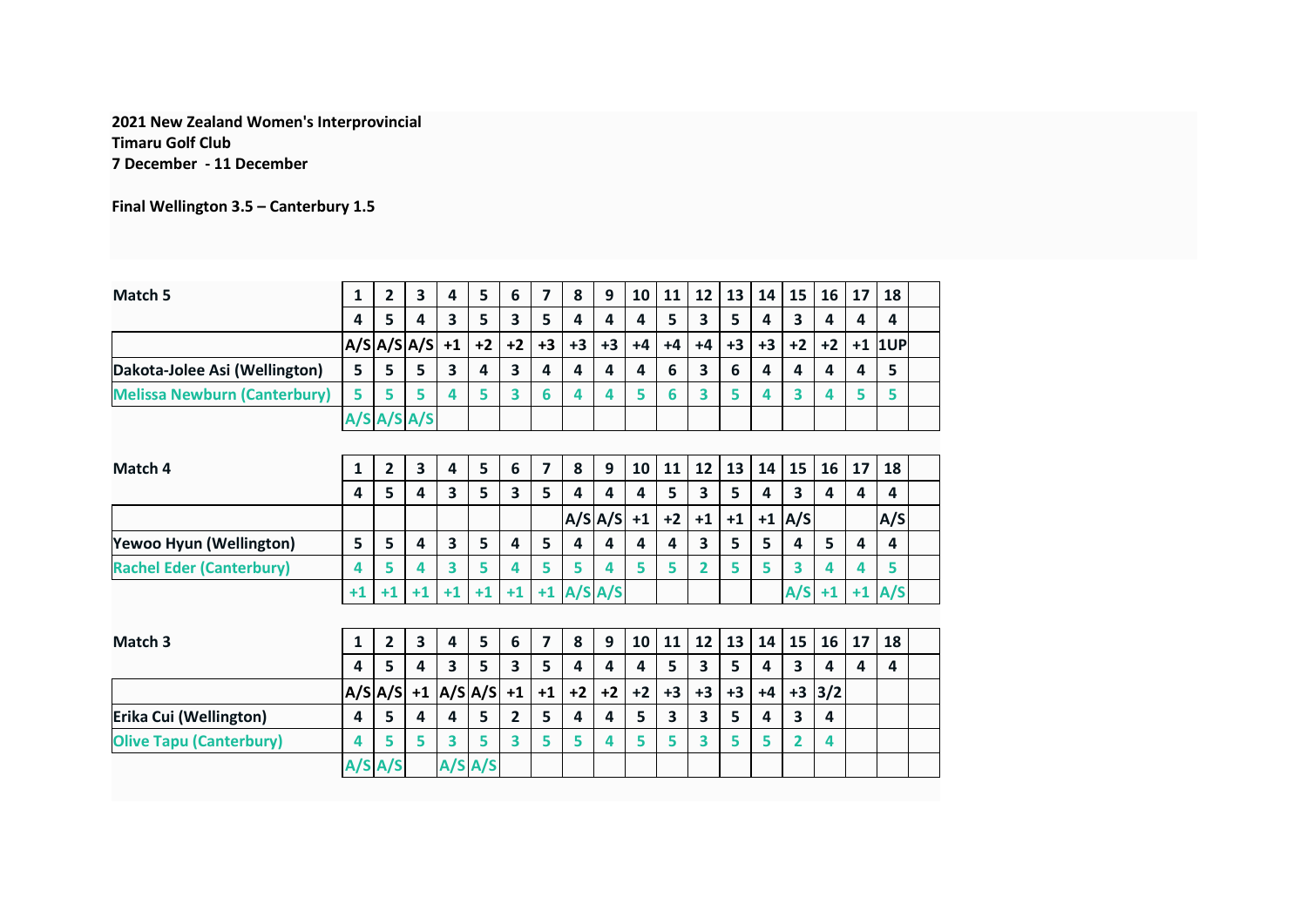| Match <sub>2</sub>                 | 1                | $\overline{2}$ | 3                       | 4                          | 5    | 6            | 7    | 8    | 9    | 10   | 11   | 12                      | 13   | 14   | 15                      | 16   | 17  | 18 |  |
|------------------------------------|------------------|----------------|-------------------------|----------------------------|------|--------------|------|------|------|------|------|-------------------------|------|------|-------------------------|------|-----|----|--|
|                                    | 4                | 5              | 4                       | 3                          | 5    | 3            | 5    | 4    | 4    | 4    | 5    | 3                       | 5    | 4    | 3                       | 4    | 4   | 4  |  |
|                                    |                  | $A/S$ $A/S$    |                         | A/S                        |      | $+1$         | $+1$ | A/S  |      |      |      |                         |      |      |                         |      |     |    |  |
| Danika Lee (Wellington)            | 5                | 5              | 4                       | $\mathbf{2}$               | 5    | $\mathbf{2}$ | 5    | 5    | 4    | 5    | 4    | $\overline{\mathbf{3}}$ | 5    | 4    | 4                       | 5    | 4   |    |  |
| <b>Catherine Bell (Canterbury)</b> | 5                | 5              | 3                       | 3                          | 5    | 3            | 5    | 4    | 3    | 4    | 4    | 3                       | 5    | 4    | 3                       | 6    | 4   |    |  |
|                                    |                  |                |                         | $A/S$ $A/S$ +1 $A/S$ $A/S$ |      |              |      | A/S  | $+1$ | $+2$ | $+2$ | $+2$                    | $+2$ | $+2$ | $+3$                    | $+2$ | 2/1 |    |  |
|                                    |                  |                |                         |                            |      |              |      |      |      |      |      |                         |      |      |                         |      |     |    |  |
| Match 1                            | 1                | $\overline{2}$ | $\overline{\mathbf{3}}$ | 4                          | 5    | 6            | 7    | 8    | 9    | 10   | 11   | 12                      | 13   | 14   | 15                      | 16   | 17  | 18 |  |
|                                    | $\boldsymbol{4}$ | 5              | 4                       | 3                          | 5    | 3            | 5    | 4    | 4    | 4    | 5    | 3                       | 5    | 4    | $\overline{\mathbf{3}}$ | 4    | 4   | 4  |  |
|                                    |                  | $A/S A/S $ +1  |                         | $+2$                       | $+3$ | $+3$         | $+4$ | $+5$ | $+6$ | $+6$ | $+7$ | 8/6                     |      |      |                         |      |     |    |  |
| Darae Chung (Wellington)           | 4                | 5              | 4                       | 3                          | 5    | 3            | 4    | 4    | 4    | 4    | 5    | $\overline{2}$          |      |      |                         |      |     |    |  |
| <b>Maddie May (Canterbury)</b>     | 4                | 5              | 5                       | 4                          | 6    | 3            | 5    | 5    | 5    | 4    | 6    | 3                       |      |      |                         |      |     |    |  |
|                                    |                  | A/S A/S        |                         |                            |      |              |      |      |      |      |      |                         |      |      |                         |      |     |    |  |

**Semi Finals and Play Offs**

| <b>SEMI FINAL ONE</b>      |   |                |    |     |                                 |
|----------------------------|---|----------------|----|-----|---------------------------------|
| <b>BAY OF PLENTY</b>       | 5 | 9              | 14 |     | <b>CANTERBURY</b>               |
| <b>Taylor-Rose Perrett</b> |   | 5              | W  | W   | <b>Maddie May</b>               |
| <b>Penny Smith</b>         |   |                | W  | W   | <b>Catherine Bell</b>           |
| Diana Syer                 | 3 | 5              | 3  | W   | <b>Olive Tapu</b>               |
| <b>Heather Keefe</b>       | 2 | $\overline{2}$ | 1  | A/S | <b>Rachel Eder - WON ON 1st</b> |
| <b>Tania Ellis</b>         |   |                |    | W   | <b>Melissa Newburn</b>          |

**Bay of Plenty 2.5 – Canterbury 2.5. Canterbury win on play-off hole.**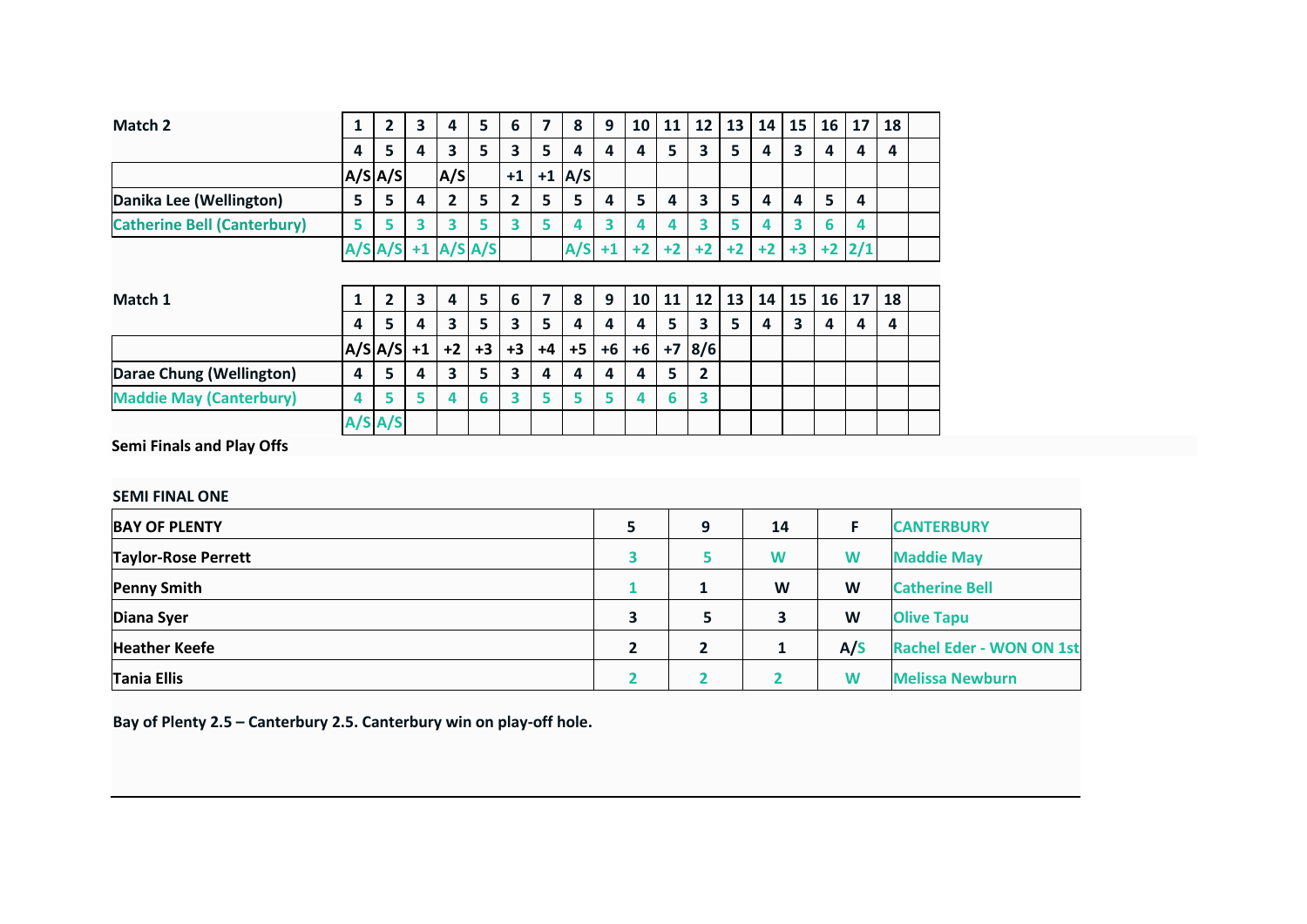|  | <b>SEMI FINAL TWO</b> |  |
|--|-----------------------|--|
|--|-----------------------|--|

| <b>MANAWATU WANGANUI</b>  | 14  | 18             | 5 | F | <b>WELLINGTON</b>  |
|---------------------------|-----|----------------|---|---|--------------------|
| Tara Raj                  | 3   | 4              | W | W | <b>Darae Chung</b> |
| <b>Casey Chettleburgh</b> |     | $\overline{2}$ | 1 | W | Danika Lee         |
| Lisa Herbert              | A/S | 3              | 4 | W | <b>Erika Cui</b>   |
| Von Walker                |     |                | 4 | W | <b>Yewoo Hyun</b>  |
| Sera Raj                  | A/S |                | 3 | W | Dakota Asi         |

| 5th v 6th PLAYOFF       |                |                |                |    |                       |
|-------------------------|----------------|----------------|----------------|----|-----------------------|
| <b>NORTHLAND</b>        | 5              | 9              | 14             | F. | <b>WAIKATO</b>        |
| <b>Kylie Jacoby</b>     | 1              |                | 1              | W  | <b>Jill Morgan</b>    |
| <b>Jenny Peters</b>     |                | 4              | 3              | W  | <b>Suwanna McPhee</b> |
| <b>Shardae Bulkeley</b> | 3              | 5              | W              | W  | <b>Sian Stevenson</b> |
| Alayna Cox              |                | A/S            | $\overline{2}$ | W  | <b>Gemma Towers</b>   |
| Sophie Burke            | $\overline{2}$ | $\overline{2}$ | A/S            | W  | <b>Julie Gee</b>      |

**Northland 4 – Waikato 1**